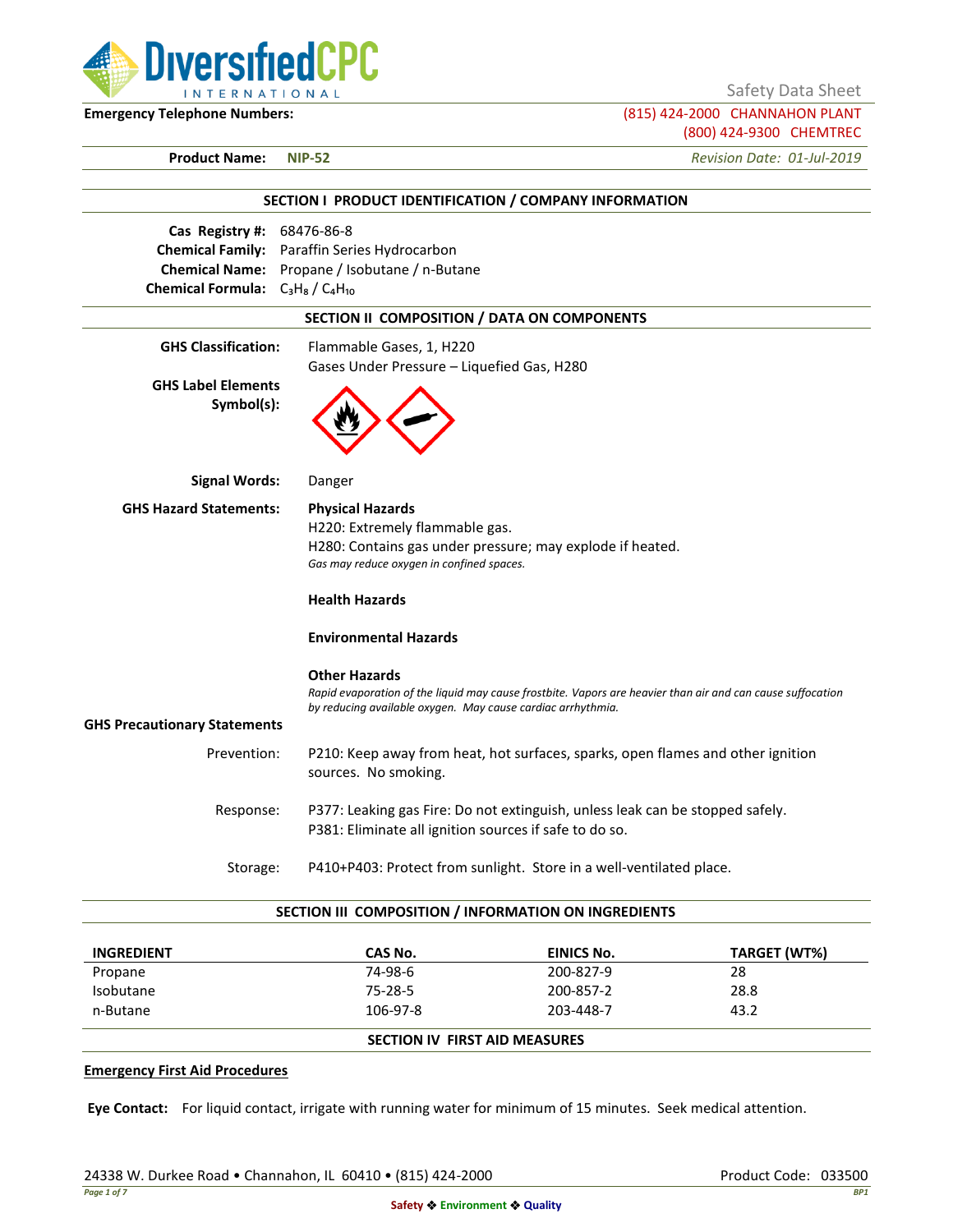

| Skin Contact: For liquid contact, warm areas gradually and get medical attention if there is evidence of frost bite or tissue |
|-------------------------------------------------------------------------------------------------------------------------------|
| damage. Flush area with lukewarm water. Do not rub affected area. If blistering occurs, apply a sterile                       |
| dressing. Seek medical attention.                                                                                             |
|                                                                                                                               |

**Inhalation:** Remove to fresh air. Artificial respiration and/or oxygen may be necessary. Consult a physician. **Ingestion:** This material is a gas under normal atmospheric conditions and ingestion is unlikely.

Most important symptoms and effects

**Acute:** Anesthetic effects at high concentrations.

**Delayed:** None known or anticipated. See Section 11 for information on effects from chronic exposure, if any.

**Notes to Physician:** Epinephrine and other sympathomimetic drugs may initiate cardiac arrhythmias in persons exposed to high concentrations of hydrocarbon solvents (e.g., in enclosed spaces or with deliberate abuse). The use of other drugs with less arrhythmogenic potential should be considered. If sympathomimetic drugs are administered, observe for the development of cardiac arrhythmias.

### **SECTION V FIRE FIGHTING MEASURES**

### **Suitable Extinguishing Media:**

Water spray, Water mist, Foam, Dry chemical or Carbon Dioxide. Carbon dioxide can displace oxygen. Use caution when applying carbon dioxide in confined spaces.

### **Fire Fighting Procedures:**

For fires beyond the initial stage, emergency responders in the immediate hazard area should wear protective clothing. When the potential chemical hazard is unknown, in enclosed or confined spaces, a self contained breathing apparatus should be worn. In addition, wear other appropriate protective equipment as conditions warrant (see Section 8). Isolate immediate hazard area and keep unauthorized personnel out. Stop spill/release if it can be done safely. If this cannot be done, allow fire to burn. Move undamaged containers from immediate hazard area if it can be done safely. Stay away from ends of container. Water spray may be useful in minimizing or dispersing vapors and to protect personnel. Cool equipment exposed to fire with water, if it can be done safely.

### **Unusual Fire and Explosion Hazards:**

Extremely flammable. Contents under pressure. This material can be ignited by heat, sparks, flames, or other sources of ignition. The vapor is heavier than air. Vapors may travel considerable distances to a source of ignition where they can ignite, flash back, or explode. May create vapor/air explosion hazard indoors, in confined spaces, outdoors, or in sewers. If container is not properly cooled, it can rupture in the heat of a fire. Drains can be plugged and valves made inoperable by the formation of ice if rapid evaporation of large quantities of the liquefied gas occurs. Do not allow run-off from fire fighting to enter drains or water courses – may cause explosion hazard in drains and may reignite.

**Hazardous Combustion Products**: Combustion may yield smoke, carbon monoxide, and other products of incomplete combustion. Oxides of nitrogen and sulfur may also be formed.

*See Section 9 for Flammable Properties including Flash Point and Flammable (Explosive) Limits.*

### **NPCA - HMIS RATINGS**

| <b>HEALTH</b>              |  |
|----------------------------|--|
| <b>FLAMMABILITY</b>        |  |
| <b>REACTIVITY</b>          |  |
| <b>PERSONAL PROTECTION</b> |  |

**PERSONAL PROTECTION - (***Personal Protection Information To Be Supplied By The User)*

### **SECTION VI ACCIDENTAL RELEASE MEASURES**

**Steps To Be Taken If Material Is Released or Spilled**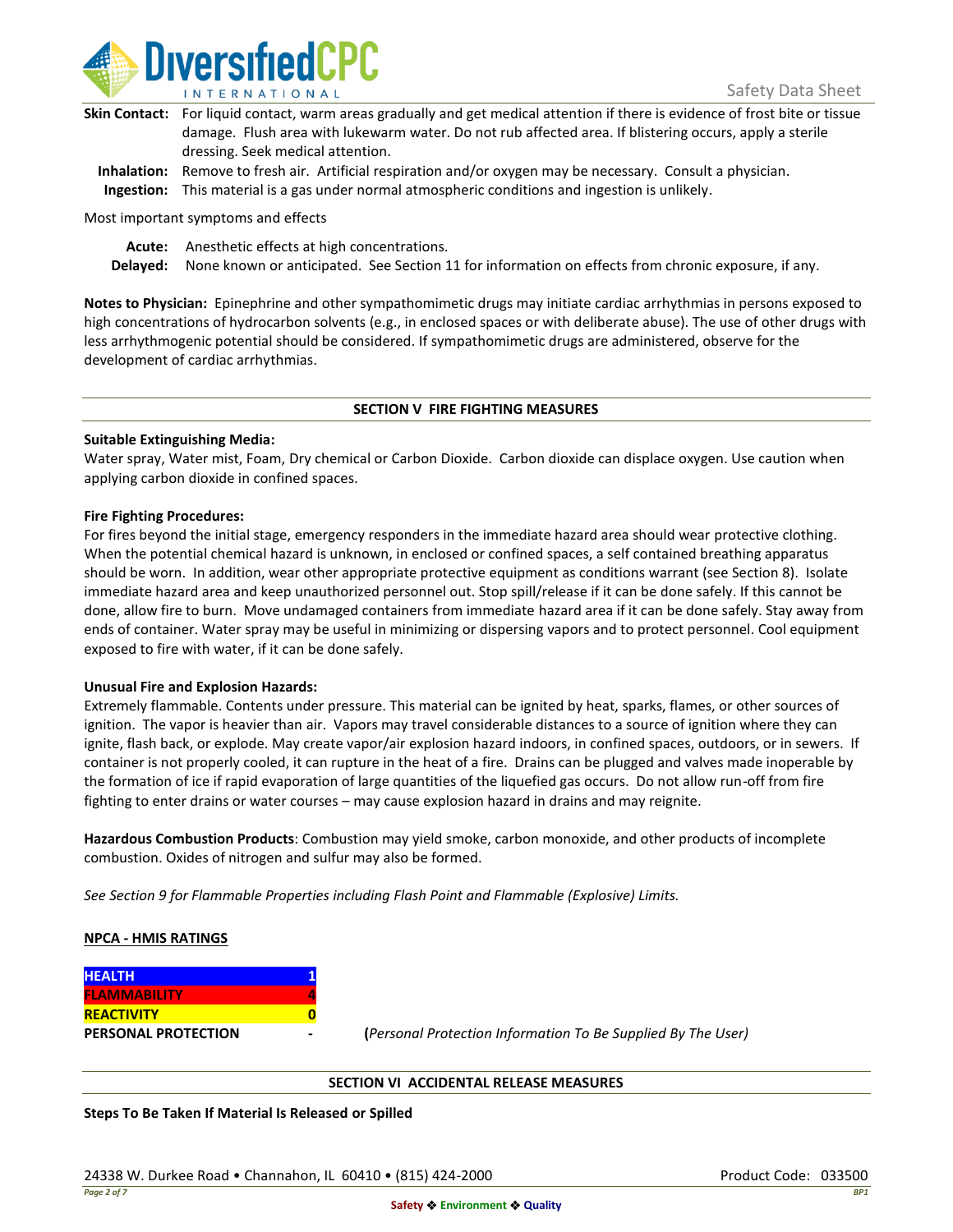

Avoid sources of ignition - ventilate area. Use water fog to evaporate or ventilate. Protect body against contact with liquid. If confined space - use self contained breathing apparatus. Consult local fire authorities.

**Personal Precautions:** Extremely flammable. Spillages of liquid product will create a fire hazard and may form an explosive atmosphere. Keep all sources of ignition and hot metal surfaces away from spill/release if safe to do so. The use of explosion-proof electrical equipment is recommended. Beware of accumulation of gas in low areas or contained areas, where explosive concentrations may occur. Prevent from entering drains or any place where accumulation may occur. Ventilate area and allow to evaporate. Stay upwind and away from spill/release. Avoid direct contact with material. For large spillages, notify persons downwind of the spill/release, isolate immediate hazard area and keep unauthorized personnel out. Wear appropriate protective equipment, including respiratory protection, as conditions warrant (see Section 8). See Sections 2 and 7 for additional information on hazards and precautionary measures.

**Environmental Precautions:** Stop spill/release if it can be done safely. Water spray may be useful in minimizing or dispersing vapors. If spill occurs on water notify appropriate authorities and advise shipping of any hazard.

**Methods for Containment and Clean-Up**: Notify relevant authorities in accordance with all applicable regulations.

Recommended measures are based on the most likely spillage scenarios for this material; however local conditions and regulations may influence or limit the choice of appropriate actions to be taken.

# **SECTION VII HANDLING AND STORAGE**

**Precautions for safe handling:** Comply with state and local regulations covering liquefied petroleum gases. Comply with NFPA Pamphlet #58. Keep away from heat or sources of ignition. Prohibit smoking in areas of storage or use. Take precautionary measures against static discharge. Use good personal hygiene practices and wear appropriate personal protective equipment (see section 8).

Contents are under pressure. Gases can accumulate in confined spaces and limit oxygen available for breathing. Use only with adequate ventilation. The use of explosion-proof electrical equipment is recommended and may be required (see appropriate fire codes). Refer to NFPA-70 and/or API RP 2003 for specific bonding/grounding requirements. Electrostatic charge may accumulate and create a hazardous condition when handling or processing this material. To avoid fire or explosion, dissipate static electricity during transfer by grounding and bonding containers and equipment before transferring material.

Do not enter confined spaces such as tanks or pits without following proper entry procedures such as ASTM D-4276 and 29CFR 1910.146.

**WARNING**: Unless otherwise specifically indicated, no odorant is added to this product. You cannot depend upon your sense of smell for leak detection! Ensure appropriate gas detection is available and working for the detection of leaks.

**Conditions for safe storage:** Keep container(s) tightly closed and properly labeled. Use and store this material in cool, dry, well ventilated areas away from heat, direct sunlight, hot metal surfaces, and all sources of ignition. Store only in approved containers. Post area "No Smoking or Open Flame." Keep away from any incompatible material (see Section 10). Protect container(s) against physical damage. Outdoor or detached storage is preferred. Indoor storage should meet OSHA standards and appropriate fire codes.

"Empty" containers retain residue and may be dangerous. Do not pressurize, cut, weld, braze, solder, drill, grind, or expose such containers to heat, flame, sparks, or other sources of ignition. They may explode and cause injury or death. Avoid exposing any part of a compressed-gas cylinder to temperatures above 125F (51.6C).

Gas cylinders should be stored outdoors or in well ventilated storerooms at no lower than ground level and should be quickly removable in an emergency.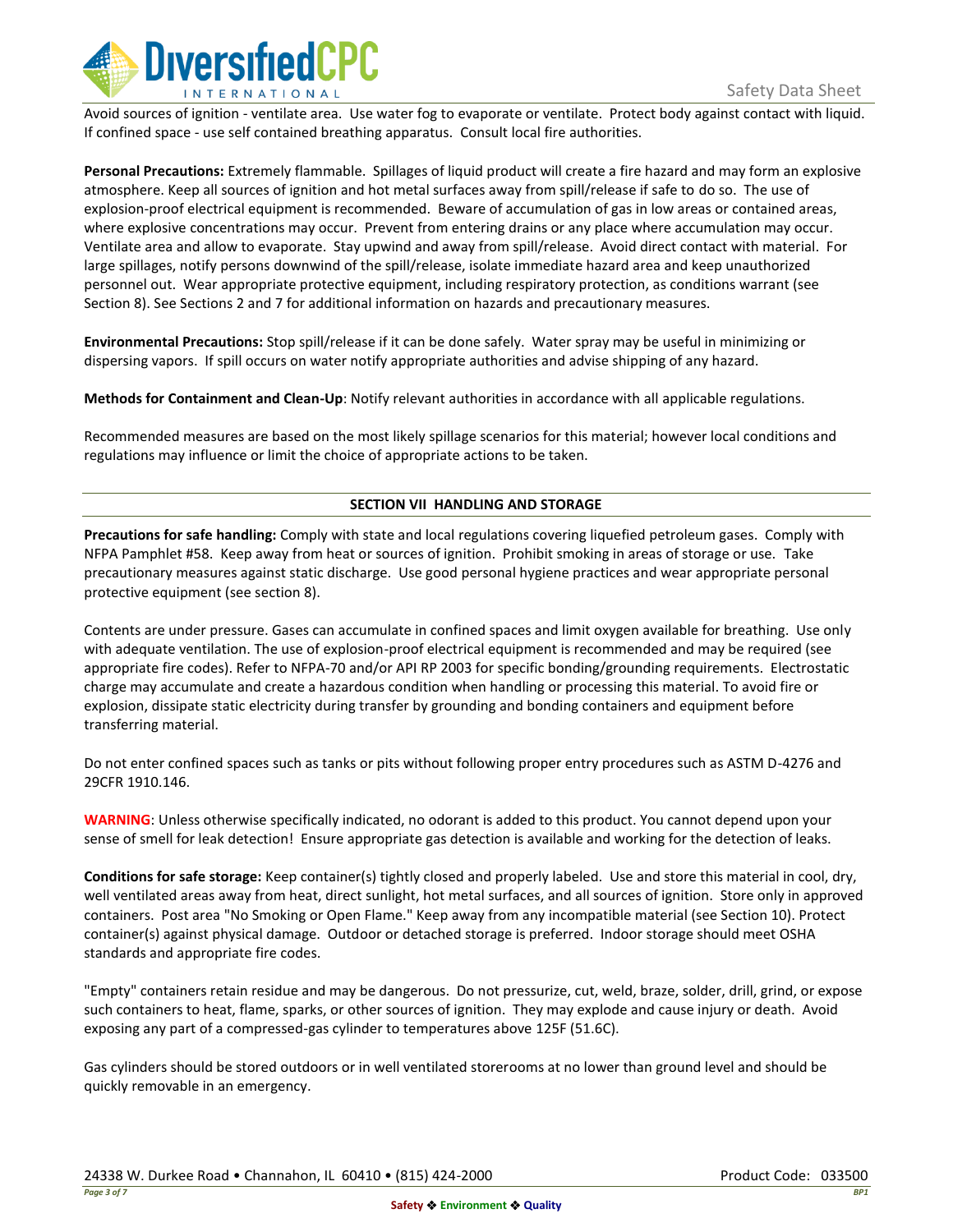

## **SECTION VIII EXPOSURE CONTROLS / PERSONAL PROTECTION**

## **Exposure Limits**

| Component                      |                                                                                                                                                                                                                                                                                                                                                                                                                                                                                                                                            | <b>ACIGH</b> | <b>ACIGH</b>      | <b>OSHA PEL</b> |                                                                                                                                                                                  |
|--------------------------------|--------------------------------------------------------------------------------------------------------------------------------------------------------------------------------------------------------------------------------------------------------------------------------------------------------------------------------------------------------------------------------------------------------------------------------------------------------------------------------------------------------------------------------------------|--------------|-------------------|-----------------|----------------------------------------------------------------------------------------------------------------------------------------------------------------------------------|
|                                |                                                                                                                                                                                                                                                                                                                                                                                                                                                                                                                                            | TLV (TWA)    | <b>TLV (STEL)</b> | (TWA)           | <b>OTHER PEL</b>                                                                                                                                                                 |
| Propane                        |                                                                                                                                                                                                                                                                                                                                                                                                                                                                                                                                            | Simple       | Simple            | 1000 ppm        |                                                                                                                                                                                  |
|                                |                                                                                                                                                                                                                                                                                                                                                                                                                                                                                                                                            | Asphyxiant   | Asphyxiant        |                 |                                                                                                                                                                                  |
| Isobutane                      |                                                                                                                                                                                                                                                                                                                                                                                                                                                                                                                                            |              | 1000 ppm          |                 |                                                                                                                                                                                  |
| n-Butane                       |                                                                                                                                                                                                                                                                                                                                                                                                                                                                                                                                            |              | 1000 ppm          |                 |                                                                                                                                                                                  |
| <b>Engineering Controls:</b>   |                                                                                                                                                                                                                                                                                                                                                                                                                                                                                                                                            |              |                   |                 | If current ventilation practices are not adequate to maintain airborne concentrations below<br>the established exposure limits, additional engineering controls may be required. |
| <b>Personal Protection:</b>    |                                                                                                                                                                                                                                                                                                                                                                                                                                                                                                                                            |              |                   |                 |                                                                                                                                                                                  |
| Eye/Face Protection:           | The use of eye protection (such as splash goggles) that meets or exceeds ANSI Z.87.1 is<br>recommended when there is potential liquid contact to the eye. Depending on conditions<br>of use, a face shield may be necessary.                                                                                                                                                                                                                                                                                                               |              |                   |                 |                                                                                                                                                                                  |
| <b>Skin Protection:</b>        | Impervious, insulated gloves recommended.                                                                                                                                                                                                                                                                                                                                                                                                                                                                                                  |              |                   |                 |                                                                                                                                                                                  |
| <b>Respiratory Protection:</b> | A NIOSH approved, self-contained breathing apparatus (SCBA) or equivalent operated in a<br>pressure demand or other positive pressure mode should be used in situations of oxygen<br>deficiency (oxygen content less than 19.5 percent), unknown exposure concentrations, or<br>situations that are immediately dangerous to life or health (IDLH).<br>A respiratory protection program that meets or is equivalent to OSHA 29 CFR 1910.134 and<br>ANSI Z88.2 should be followed whenever workplace conditions warrant a respirator's use. |              |                   |                 |                                                                                                                                                                                  |

Suggestions provided in this section for exposure control and specific types of protective equipment are based on readily available information. Users should consult with the specific manufacturer to confirm the performance of their protective equipment. Specific situations may require consultation with industrial hygiene, safety, or engineering professionals.

### **SECTION IX PHYSICAL AND CHEMICAL PROPERTIES**

| <b>Odor Threshold: No Data</b>                | <b>pH:</b> Not Applicable | <b>Appearance &amp; Odor:</b> Clear, colorless liquefied gas with sweet petroleum odor. |                                                   |
|-----------------------------------------------|---------------------------|-----------------------------------------------------------------------------------------|---------------------------------------------------|
| <b>Melting / Freezing Point:</b> No Data      |                           | Initial Boiling Point / Range: $-12.1$ TO $+31.1$ °F                                    |                                                   |
| Flash Point (Method): -156 °F (Estimated)     |                           |                                                                                         | <b>Evaporation Rate:</b> $>1$ (Ethyl Ether = 1.0) |
| Lower Explosion Limit: 1.8% (vol.) Gas in air |                           | Upper Explosion Limit: 9.5% (vol.) Gas in air                                           |                                                   |
| Vapor Pressure @ 70 °F: 52 PSIG               |                           | <b>Vapor Density (air = 1.00):</b> 1.842                                                |                                                   |
| <b>Specific Gravity (H2O = 1.00):</b> $0.555$ |                           | Solubility in Water @ 70 °F: 0.008%                                                     |                                                   |
| Percent Volatile by Volume: 100%              |                           | Auto-ignition temperature: No Data                                                      |                                                   |
| <b>Decomposition Data:</b> No Data            |                           | Viscosity: No Data                                                                      |                                                   |

## **SECTION X STABILITY AND REACTIVITY**

| Stable                                       |
|----------------------------------------------|
| Hazardous Polymerization: Can not occur      |
| None.                                        |
| Carbon monoxide, volatile hydrocarbon vapors |
| High heat, spark, and open flames            |
|                                              |

# **SECTION XI TOXICOLOGICAL INFORMATION**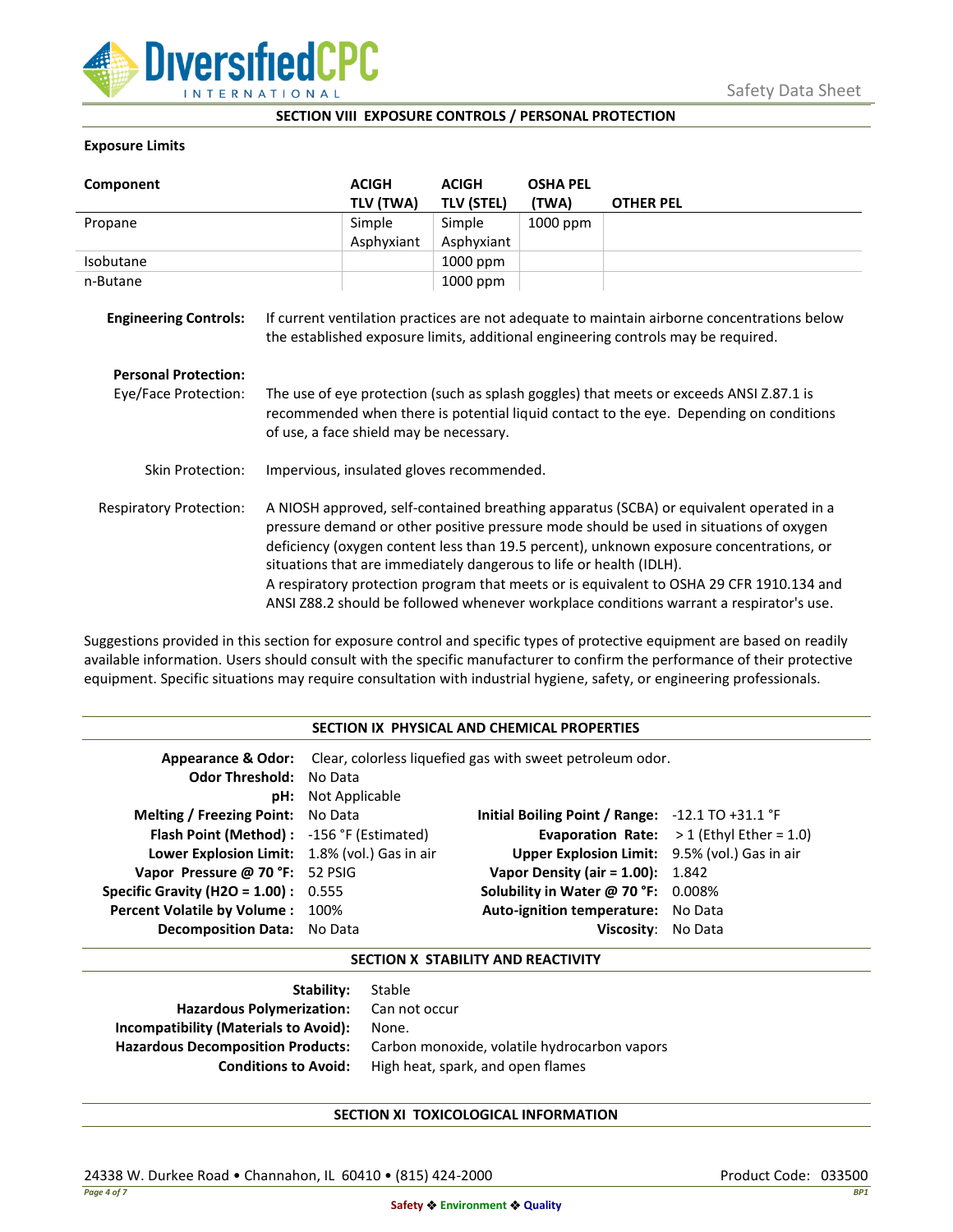

# **Effects Of Over Exposure**

**Ingestion:** Aspiration hazard!

- **Inhalation:** Inhalation of vapor may produce anesthetic effects and feeling of euphoria. Prolonged overexposure can cause rapid breathing, headache, dizziness, narcosis, unconsciousness, and death from asphyxiation, depending on concentration and time of exposure.
- **Skin Contact:** Contact with evaporating liquid can cause frostbite.

**Eye Contact:** Liquid can cause severe irritation, redness, tearing, blurred vision, and possible freeze burns.

**Specific Target Organ Toxicity (Single Exposure):** Not expected to cause organ effects from single exposure. **Specific Target Organ Toxicity (Repeated Exposure):** Not expected to cause organ effects from repeated exposure. **Carcinogenicity:** Not expected to cause cancer. This substance is not listed as a carcinogen by IARC, NTP or OSHA. **Germ Cell Mutagenicity:** Not expected to cause heritable genetic effects.

**Reproductive Toxicity:** Not expected to cause reproductive toxicity.

**Other Comments:** High concentrations may reduce the amount of oxygen available for breathing, especially in confined spaces. Hypoxia (inadequate oxygen) during pregnancy may have adverse effects on the developing fetus.

# **Information on Toxicological Effects of Components**

# **Propane**

*Target Organs:* No systemic or neurotoxic effects were noted in rats exposed to concentrations of propane as high as 12,000 ppm for 28 days.

*Reproductive Toxicity:* No adverse reproductive or developmental effects were observed in rats exposed to propane; no observed adverse effect level = 12,000 ppm.

# **n-Butane**

*Target Organs:* No systemic or neurotoxic effects were noted in rats exposed to concentrations of butane as high as 9,000 ppm for 28 days.

*Reproductive Toxicity:* No adverse reproductive or developmental effects were observed in rats exposed to butane; no observed adverse effect level = 12,000 ppm.

# **Isobutane**

*Target Organs:* No systemic or neurotoxic effects were noted in rats exposed to concentrations of isobutane as high as 9,000 ppm for 28 days.

*Reproductive Toxicity:* No adverse developmental effects were observed in rats exposed to concentrations of isobutane as high as 9000 ppm. Fertility and mating indices may have been affected at 9000 ppm but no effects were observed at 3000 ppm.

# **SECTION XII ECOLOGICAL INFORMATION**

**Toxicity:** Petroleum gases will readily evaporate from the surface and would not be expected to have significant adverse effects in the aquatic environment. Classification: No classified hazards.

**Persistence and Degradability:** The hydrocarbons in this material are expected to be inherently biodegradable. In practice, hydrocarbon gases are not likely to remain in solution long enough for biodegradation to be a significant loss process.

**Bioaccumulative Potential:** Not expected as having the potential to bioaccumulate.

**Mobility in Soil:** Due to the extreme volatility of petroleum gases, air is the only environmental compartment in which they will be found. In air, these hydrocarbons undergo photodegradation by reaction with hydroxyl radicals with half-lives ranging from 3.2 days for n-butane to 7 days for propane.

**Other Adverse Effects:** None anticipated.

### **SECTION XIII DISPOSAL INFORMATION**

### **Waste Disposal**

(1) Mechanical Recovery

24338 W. Durkee Road • Channahon, IL 60410 • (815) 424-2000 Product Code: 033500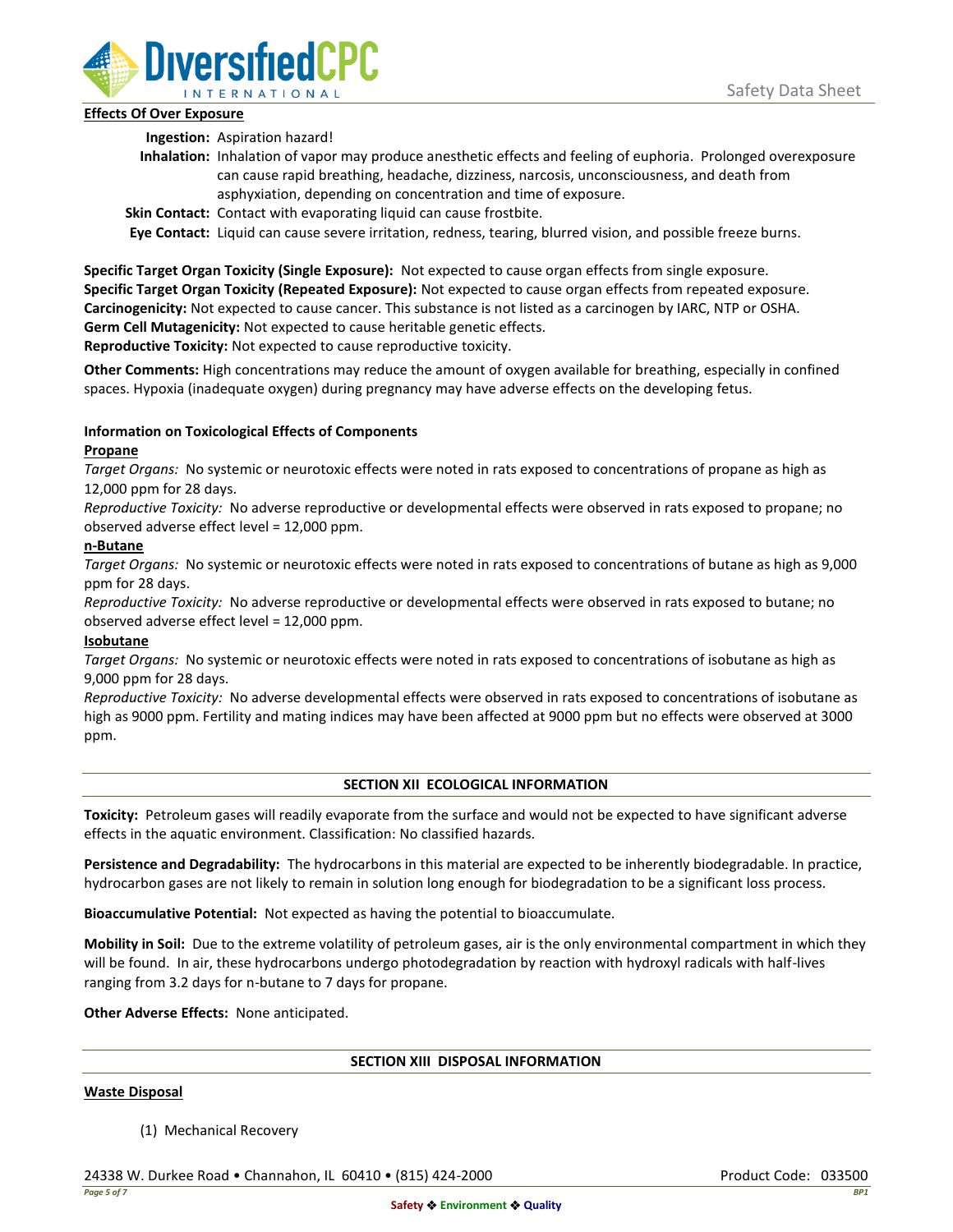

(2) Flare-Off At Safe Location (Vapors)

(3) Exhaust to Atmosphere in Safe Location (No Open Flames)

*\*\* Comply With All State and Local Regulations \*\**

### **SECTION XIV TRANSPORT INFORMATION**

#### **Transport Information**

UN1075, Petroleum Gases, Liquefied , 2.1

### **SECTION XV REGULATIONS**

### **Regulatory Information**

### **Chemical Inventories**

**USA TSCA:** All components of this product are listed on the TSCA Inventory. **Europe Einecs:** All components in this product are listed on EINECS **Canada Domestic Substances List (DSL):** This product and/or all of its components are listed on the Canadian DSL. **Australia AICS:** All components of this product are listed on AICS. **Korea ECL:** All components in this product are listed on the Korean Existing Chemicals Inventory (KECI). **Japan Miti (ENCS):** All components of this product are listed on MITI.

#### **SARA Title III:**

### **CERCLA/SARA (Section 302) Extremely Hazardous Substances and TPQs (in pounds):**

This material does not contain any chemicals subject to the reporting requirements of SARA 302 and 40 CFR 372.

### **SARA (311, 312) Hazard Class:**

| Acute Health:    | Yes |
|------------------|-----|
| Chronic Health:  | No  |
| Fire Hazard:     | Yes |
| Pressure Hazard: | Yes |

**SARA (313) Chemicals:** Not listed

**California Proposition 65:** This material does not contain any chemicals which are known to the State of California to cause cancer, birth defects or other reproductive harm at concentrations that trigger the warning requirements of California Proposition 65.

### **EC Classification:**



F+ Extremely flammable

**Risk phrases:** 12 Extremely flammable.

## **Safety phrases:**

9 Keep container in a well-ventilated place.

16 Keep away from sources of ignition -No smoking.

33 Take precautionary measures against static discharges.

### **SECTION XVI OTHER INFORMATION**